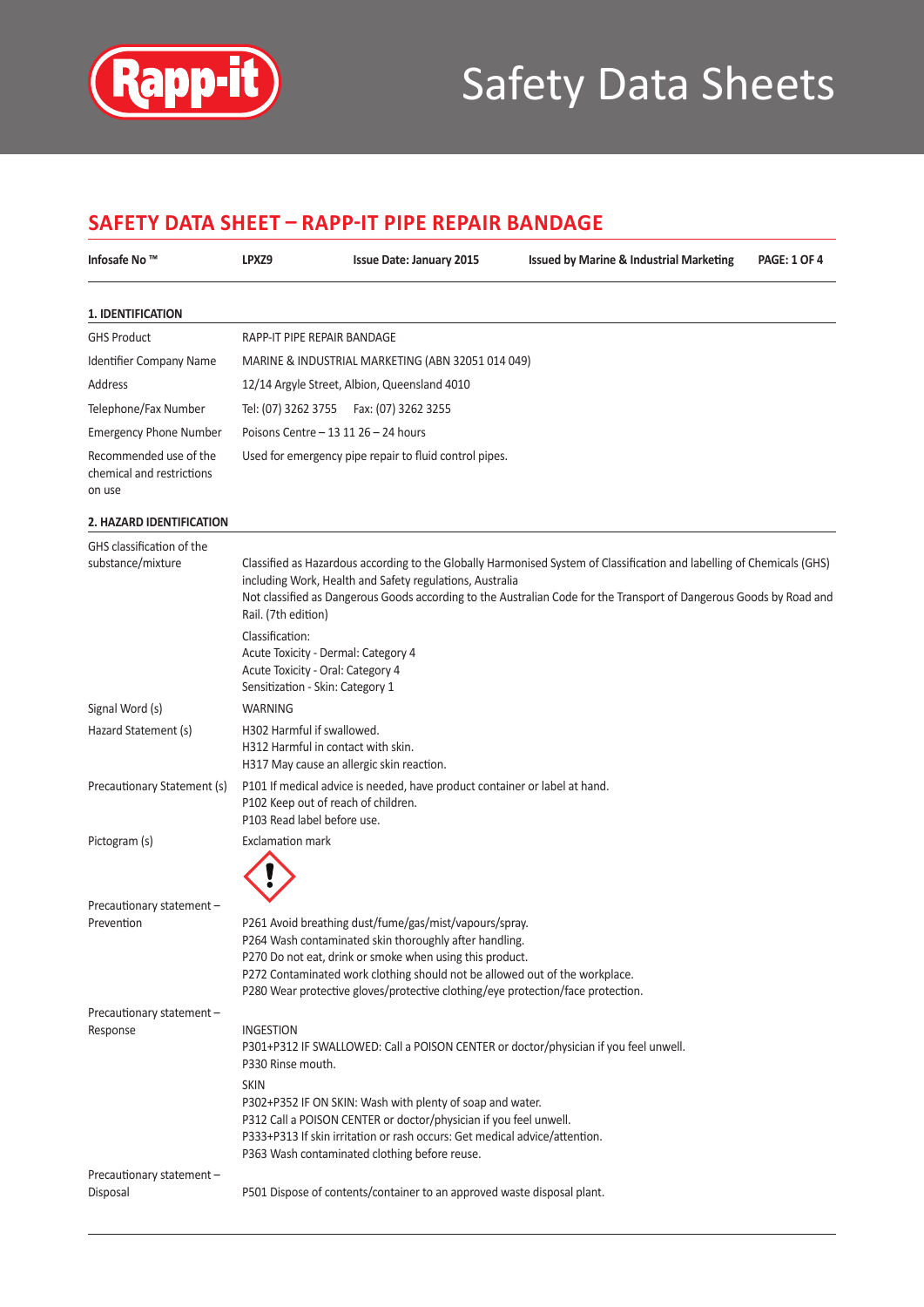# **Safety Data Sheet – RAPP-IT PIPE REPAIR BANDAGE**

| Infosafe No ™                             | LPXZ9                                                               | <b>Issue Date: January 2015</b>                                                                            | <b>Issued by Marine &amp; Industrial Marketing</b>                                                                                                                                                                                                                                                                                                                                                                                                                                                                                                                                                 | <b>PAGE: 2 OF 4</b> |
|-------------------------------------------|---------------------------------------------------------------------|------------------------------------------------------------------------------------------------------------|----------------------------------------------------------------------------------------------------------------------------------------------------------------------------------------------------------------------------------------------------------------------------------------------------------------------------------------------------------------------------------------------------------------------------------------------------------------------------------------------------------------------------------------------------------------------------------------------------|---------------------|
| 3. COMPOSITION/INFORMATION ON INGREDIENTS |                                                                     |                                                                                                            |                                                                                                                                                                                                                                                                                                                                                                                                                                                                                                                                                                                                    |                     |
| Ingredients                               | Name<br>ISOCYANATE - TERMINATED<br>Polyurethane Resin<br>Fiberglass | CAS<br>Proprietary<br>65997-17-3                                                                           | Proportion<br>40-70%<br>30-60%                                                                                                                                                                                                                                                                                                                                                                                                                                                                                                                                                                     |                     |
| Other Information                         |                                                                     | The Polyurethane Resin contains the following component:<br>Modified Isocyanate - CAS 25686-28-6 at 0-70%. |                                                                                                                                                                                                                                                                                                                                                                                                                                                                                                                                                                                                    |                     |
| <b>4. FIRST AID MEASURES</b>              |                                                                     |                                                                                                            |                                                                                                                                                                                                                                                                                                                                                                                                                                                                                                                                                                                                    |                     |
| Inhalation                                | persist seek medical attention.                                     |                                                                                                            | If inhaled, remove affected person from contaminated area. Keep at rest until recovered. If symptoms develop and/or                                                                                                                                                                                                                                                                                                                                                                                                                                                                                |                     |
| Ingestion                                 |                                                                     |                                                                                                            | Unlikely to occur due to the physical state of the product. However, if ingested, do not induce vomiting. Wash out<br>mouth thoroughly with water. If symptoms develop and/or persist seek medical attention.                                                                                                                                                                                                                                                                                                                                                                                      |                     |
| Skin                                      |                                                                     | symptoms develop and/or persist seek medical attention.                                                    | Remove all contaminated clothing immediately. Wash affected area thoroughly with soap and water. If product adheres<br>to skin remove as soon as possible with acetone or alcohol. Wash contaminated clothing before reuse or discard. If                                                                                                                                                                                                                                                                                                                                                          |                     |
| Eye                                       | seek medical attention.                                             |                                                                                                            | If in eyes, hold eyelids apart and flush the eyes continuously with running water. Remove contact lenses. Continue<br>flushing for several minutes until all contaminants are washed out completely. If symptoms develop and/or persist                                                                                                                                                                                                                                                                                                                                                            |                     |
| <b>First Aid Facilities</b>               | Eyewash and normal washroom facilities.                             |                                                                                                            |                                                                                                                                                                                                                                                                                                                                                                                                                                                                                                                                                                                                    |                     |
| Advice to Doctor                          | Treat symptomatically.                                              |                                                                                                            |                                                                                                                                                                                                                                                                                                                                                                                                                                                                                                                                                                                                    |                     |
| Other Information                         |                                                                     |                                                                                                            | For advice in an emergency, contact a Poisons Information Centre (Phone Australia 131 126) or a doctor at once.                                                                                                                                                                                                                                                                                                                                                                                                                                                                                    |                     |
|                                           |                                                                     |                                                                                                            |                                                                                                                                                                                                                                                                                                                                                                                                                                                                                                                                                                                                    |                     |
| <b>5. FIRE FIGHTING MEASURES</b>          |                                                                     |                                                                                                            |                                                                                                                                                                                                                                                                                                                                                                                                                                                                                                                                                                                                    |                     |
| Suitable Extinguishing Media              |                                                                     |                                                                                                            | Use carbon dioxide, water spray, dry chemical or foam. For larger fires, use water spray, water fog or foam.                                                                                                                                                                                                                                                                                                                                                                                                                                                                                       |                     |
| Hazards from Combustion<br>Products       | oxides of nitrogen and hydrogen cyanide.                            |                                                                                                            | Under fire conditions this product may emit toxic and/or irritating fumes including carbon monoxide, carbon dioxide,                                                                                                                                                                                                                                                                                                                                                                                                                                                                               |                     |
| Specific Hazards                          |                                                                     | Combustible solid. This product will burn if exposed to fire.                                              |                                                                                                                                                                                                                                                                                                                                                                                                                                                                                                                                                                                                    |                     |
| Decomposition Temp.                       | Not available.                                                      |                                                                                                            |                                                                                                                                                                                                                                                                                                                                                                                                                                                                                                                                                                                                    |                     |
| Precautions in connection<br>with Fire    | containers. Fight fire from safe location.                          |                                                                                                            | Fire fighters should wear Self-Contained Breathing Apparatus (SCBA) operated in positive pressure mode and full<br>protective clothing to prevent exposure to vapours or fumes. Water spray may be used to cool down heat-exposed                                                                                                                                                                                                                                                                                                                                                                  |                     |
| <b>6. ACCIDENTAL RELEASE MEASURES</b>     |                                                                     |                                                                                                            |                                                                                                                                                                                                                                                                                                                                                                                                                                                                                                                                                                                                    |                     |
| <b>Emergency Procedures</b>               |                                                                     |                                                                                                            | Remove all sources of ignition. Increase ventilation. Evacuate all unprotected personnel. Do not breathe dust or<br>vapour. Wear respiratory protection and full protective clothing to minimise exposure. Collect material avoiding dust<br>generation - then transfer material in to suitable vapour tight labelled containers for subsequent recycling or disposal.<br>Dispose of waste according to applicable local and national regulations. If contamination of sewers or waterways occurs<br>inform the local water and waste management authorities in accordance with local regulations. |                     |
| 7. HANDLING AND STORAGE                   |                                                                     |                                                                                                            |                                                                                                                                                                                                                                                                                                                                                                                                                                                                                                                                                                                                    |                     |
| Precautions for Safe Handling             |                                                                     |                                                                                                            | Wear appropriate protective clothing and equipment to prevent inhalation, skin and eye exposure. Avoid inhalation<br>of dust generated when removing the product from pipes, and skin or eye contact. Use disposable gloves. Product will<br>adhere on contact with skin or clothing. If product adheres to skin remove as soon as possible with acetone or alcohol.<br>Maintain high standards of personal hygiene i.e. Washing hands prior to eating, drinking, smoking or using toilet<br>facilities. Avoid exposure. Do not handle until all safety precautions have been read and understood. |                     |
| Conditions for Safe Storage               |                                                                     |                                                                                                            | Store in a cool, dry, well-ventilated area away from sources of ignition, oxidising agents, strong acids, foodstuffs, and<br>clothing. Keep containers closed when not in use and securely sealed and protected against physical damage. Avoid<br>contact with moisture or water as product will harden. Have appropriate fire extinguishers available in and near the<br>storage area. Ensure that storage conditions comply with applicable local and national regulations.                                                                                                                      |                     |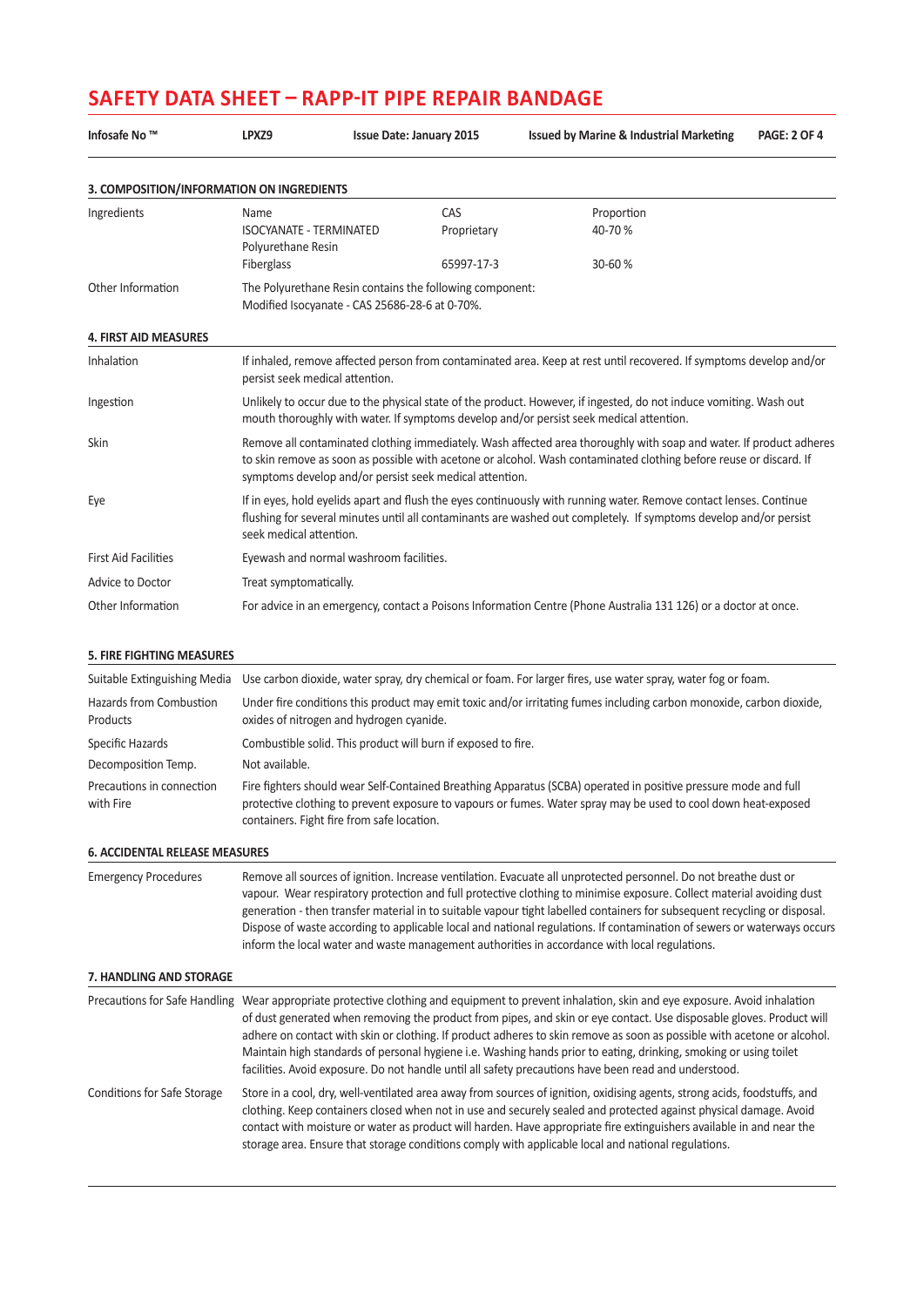## **Safety Data Sheet – RAPP-IT PIPE REPAIR BANDAGE**

| Infosafe No ™                            | LPXZ9                           | <b>Issue Date: January 2015</b>                                                                                                                                                                                                                                                                                                                                                                                                                                                                                 | <b>Issued by Marine &amp; Industrial Marketing</b>                                                                                                                                                                                         | <b>PAGE: 3 OF 4</b> |  |  |  |
|------------------------------------------|---------------------------------|-----------------------------------------------------------------------------------------------------------------------------------------------------------------------------------------------------------------------------------------------------------------------------------------------------------------------------------------------------------------------------------------------------------------------------------------------------------------------------------------------------------------|--------------------------------------------------------------------------------------------------------------------------------------------------------------------------------------------------------------------------------------------|---------------------|--|--|--|
| 8. EXPOSURE CONTROLS/PERSONAL PROTECTION |                                 |                                                                                                                                                                                                                                                                                                                                                                                                                                                                                                                 |                                                                                                                                                                                                                                            |                     |  |  |  |
| National Exposure Standards              |                                 | No exposure standards have been established for this material, however, in case of cutting the bandage, dust may be<br>released. The TWA exposure standards for dust not otherwise specified is 10 mg/m <sup>3</sup> . As with all chemicals, exposure<br>should be kept to the lowest possible levels. TWA (Time Weighted Average): The average airborne concentration of a<br>particular substance when calculated over a normal eight-hour working day, for a five-day week.<br>Source: Safe Work Australia. |                                                                                                                                                                                                                                            |                     |  |  |  |
| <b>Biological Limit Values</b>           | No biological limits allocated. |                                                                                                                                                                                                                                                                                                                                                                                                                                                                                                                 |                                                                                                                                                                                                                                            |                     |  |  |  |
| <b>Engineering Controls</b>              |                                 | Provide sufficient ventilation to keep airborne levels as low as possible. Where vapours, mists or dusts are generated,<br>particularly in enclosed areas, and natural ventilation is inadequate, a local exhaust ventilation system is required.                                                                                                                                                                                                                                                               |                                                                                                                                                                                                                                            |                     |  |  |  |
| <b>Respiratory Protection</b>            |                                 | If engineering controls are not effective in controlling airborne exposure then an approved respirator with a replaceable<br>vapour/particulate filter should be used. Reference should be made to Australian/New Zealand Standards AS/NZS<br>1715, Selection, Use and Maintenance of Respiratory Protective Devices; and AS/NZS 1716, Respiratory Protective<br>Devices, in order to make any necessary changes for individual circumstances.                                                                  |                                                                                                                                                                                                                                            |                     |  |  |  |
| Eye Protection                           |                                 | Standard AS/NZS 1337 - Eye Protectors for Industrial Applications.                                                                                                                                                                                                                                                                                                                                                                                                                                              | Safety glasses with side shields or chemical goggles should be worn. Final choice of appropriate eye/face protection<br>will vary according to individual circumstances. Eye protection devices should conform with Australian/New Zealand |                     |  |  |  |
| <b>Hand Protection</b>                   |                                 | NZS 2161.1: Occupational protective gloves - Selection, use and maintenance.                                                                                                                                                                                                                                                                                                                                                                                                                                    | Wear disposable gloves of impervious material. Final choice of appropriate gloves will vary according to individual<br>circumstances i.e. methods of handling or according to risk assessments undertaken. Reference should be made to AS/ |                     |  |  |  |
| <b>Body Protection</b>                   |                                 | apron is recommended where large quantities are handled.                                                                                                                                                                                                                                                                                                                                                                                                                                                        | Suitable protective workwear, e.g. cotton overalls buttoned at neck and wrist is recommended. Chemical resistant                                                                                                                           |                     |  |  |  |

#### **9. PHYSICAL AND CHEMICAL PROPERTIES**

| Appearance                        | Knitted fabric coated with sticky resin | Evaporation Rate             | Not available    |
|-----------------------------------|-----------------------------------------|------------------------------|------------------|
| Odour                             | A unique, weak odour                    | Odour Threshold              | Not available    |
| Decomposition                     | Not available                           | Colour                       | Not available    |
| <b>Temperature Freezing Point</b> | Not available                           | Octanol/Water                | Not available    |
| <b>Boiling Point</b>              | Not available                           | <b>Partition Coefficient</b> |                  |
| Solubility in Water               | Reacts with water                       | Flash Point                  | $>200^{\circ}$ C |
| Specific Gravity                  | 1.12(25°C)                              | Flammability                 | Not flammable    |
| pH Value                          | Not available                           | Auto-Ignition Temperature    | Not available    |
| Vapour Pressure                   | Not available                           | Flammable Limits - Lower     | Not available    |
| Vapour Density (Air=1)            | Not available                           | Flammable Limits - Upper     | Not available    |

#### **10. STABILITY AND REACTIVITY**

| Reactivity                          | Curing reaction occurs with water.<br>Chemical resistance test results for the cured bandage for exposure for 1 month:<br>1. Exposure to ethyl alcohol, acetone, toluene, xylene, gasoline, mineral spirits, 20% sodium hydroxide, distilled water:<br>No change in bandage.<br>2. Exposure to 30% hydrochloric acid and 50% caustic soda: No softening of bandage. Some colour change.<br>3. Exposure to 50% nitric acid: Blistering. |
|-------------------------------------|----------------------------------------------------------------------------------------------------------------------------------------------------------------------------------------------------------------------------------------------------------------------------------------------------------------------------------------------------------------------------------------------------------------------------------------|
| <b>Chemical Stability</b>           | Stable under normal conditions of storage and handling.                                                                                                                                                                                                                                                                                                                                                                                |
| Conditions to Avoid                 | Avoid moisture or water before use. This will cause unwanted hardening.                                                                                                                                                                                                                                                                                                                                                                |
| Incompatible Materials              | Uncured bandage: Acids and bases, amines, alcohols and strong oxidizing agents.                                                                                                                                                                                                                                                                                                                                                        |
| Hazardous Decomposition<br>Products | Under fire conditions this product may emit toxic and/or irritating fumes including carbon monoxide, carbon dioxide,<br>oxides of nitrogen, isocyanates and hydrogen cyanide.                                                                                                                                                                                                                                                          |
| Hazardous Polymerization            | Will not occur.                                                                                                                                                                                                                                                                                                                                                                                                                        |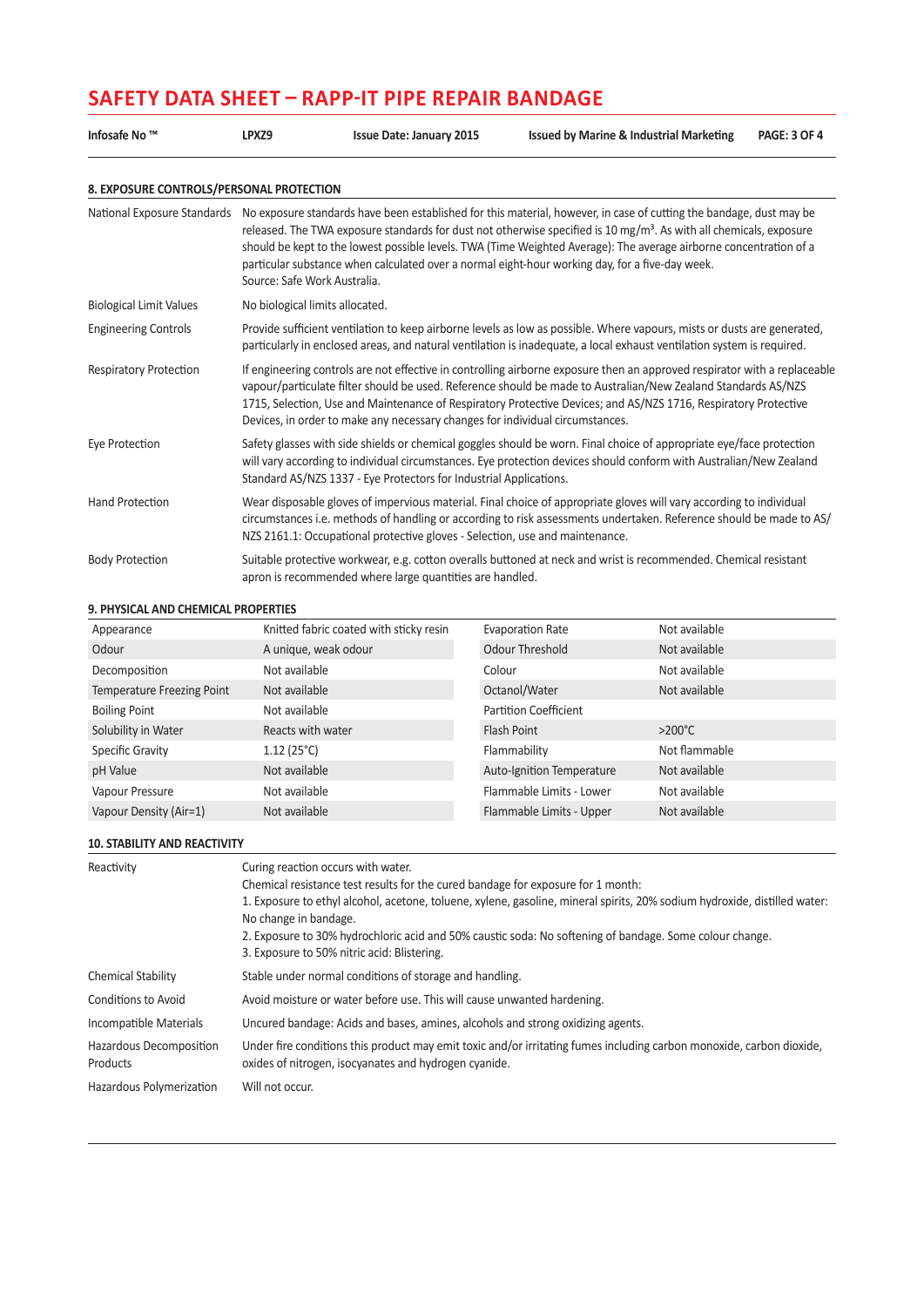### **Safety Data Sheet – RAPP-IT PIPE REPAIR BANDAGE**

| Infosafe No ™                               | LPXZ9                                | <b>Issue Date: January 2015</b>                                                   | <b>ISSUED by MARININD</b>                                                                                                                                                                                                                      | <b>PAGE: 4 OF 4</b> |
|---------------------------------------------|--------------------------------------|-----------------------------------------------------------------------------------|------------------------------------------------------------------------------------------------------------------------------------------------------------------------------------------------------------------------------------------------|---------------------|
| <b>11. TOXICOLOGICAL INFORMATION</b>        |                                      |                                                                                   |                                                                                                                                                                                                                                                |                     |
| <b>Toxicology Information</b>               |                                      | No toxicity data available for this material.                                     |                                                                                                                                                                                                                                                |                     |
| Inhalation                                  |                                      |                                                                                   | Inhalation of product vapours may cause irritation of the nose, throat and respiratory system.                                                                                                                                                 |                     |
| Ingestion                                   |                                      |                                                                                   | Ingestion unlikely due to form of product. Harmful if swallowed. Ingestion of this product may cause irritation to the<br>mouth, throat, oesophagus and stomach with symptoms of nausea, abdominal discomfort, vomiting and diarrhoea.         |                     |
| Skin                                        |                                      | May cause an allergic skin reaction.                                              | Harmful in contact with skin. Product can be absorbed through skin with resultant harmful systemic effects.                                                                                                                                    |                     |
| Eye                                         |                                      | May be irritating to eyes. The symptoms may include redness, itching and tearing. |                                                                                                                                                                                                                                                |                     |
| Reproductive Toxicity                       |                                      | Not considered to be toxic to reproduction.                                       |                                                                                                                                                                                                                                                |                     |
| Carcinogenicity                             |                                      | Not considered to be a carcinogenic hazard.                                       |                                                                                                                                                                                                                                                |                     |
| Skin Sensitisation                          |                                      | May cause an allergic skin reaction.                                              |                                                                                                                                                                                                                                                |                     |
| <b>12. ECOLOGICAL INFORMATION</b>           |                                      |                                                                                   |                                                                                                                                                                                                                                                |                     |
| Ecotoxicity                                 |                                      | No ecological data are available for this material.                               |                                                                                                                                                                                                                                                |                     |
| Persistence and Degradability Not available |                                      |                                                                                   |                                                                                                                                                                                                                                                |                     |
| Mobility                                    | Not available                        |                                                                                   |                                                                                                                                                                                                                                                |                     |
| <b>Bioaccumulative Potential</b>            | Not available                        |                                                                                   |                                                                                                                                                                                                                                                |                     |
| <b>Environmental Protection</b>             |                                      | Prevent this material entering waterways, drains and sewers.                      |                                                                                                                                                                                                                                                |                     |
| <b>13. DISPOSAL CONSIDERATIONS</b>          |                                      |                                                                                   |                                                                                                                                                                                                                                                |                     |
| <b>Disposal Considerations</b>              |                                      |                                                                                   | The disposal of the spilled or waste material must be done in accordance with applicable local and national regulations.                                                                                                                       |                     |
| Other Information                           | landfills.                           |                                                                                   | Fibreglass waste cannot be destroyed by incineration and can damage incinerators by the formation of a vitrified mass.<br>Fibreglass waste can either be considered an inert waste or as common industrial waste and can be buried in approved |                     |
| <b>14. TRANSPORT INFORMATION</b>            |                                      |                                                                                   |                                                                                                                                                                                                                                                |                     |
| Transport Information                       | Rail. (7th edition)                  |                                                                                   | Not classified as Dangerous Goods according to the Australian Code for the Transport of Dangerous Goods by Road and                                                                                                                            |                     |
|                                             | Regulations for transport by air.    |                                                                                   | Not classified as Dangerous Goods by the criteria of the International Air Transport Association (IATA) Dangerous Goods                                                                                                                        |                     |
|                                             | for transport by sea.                |                                                                                   | Not classified as Dangerous Goods by the criteria of the International Maritime Dangerous Goods Code (IMDG Code)                                                                                                                               |                     |
| <b>15. REGULATORY INFORMATION</b>           |                                      |                                                                                   |                                                                                                                                                                                                                                                |                     |
| Regulatory Information                      | Classified as hazardous              |                                                                                   |                                                                                                                                                                                                                                                |                     |
|                                             |                                      |                                                                                   | Classified as Hazardous according to the Globally Harmonised System of Classification and labelling of Chemicals (GHS)                                                                                                                         |                     |
|                                             | (SUSMP).                             | including Work, Health and Safety regulations, Australia.                         | Not classified as a Scheduled Poison according to the Standard for the Uniform Scheduling of Medicines and Poisons                                                                                                                             |                     |
| Poisons Schedule                            | Not Scheduled                        |                                                                                   |                                                                                                                                                                                                                                                |                     |
| <b>16. OTHER INFORMATION</b>                |                                      |                                                                                   |                                                                                                                                                                                                                                                |                     |
| Date of preparation or                      | SDS Reviewed: January 2015           |                                                                                   |                                                                                                                                                                                                                                                |                     |
| last revision of SDS                        |                                      | Supersedes: October 2011, April 2014                                              |                                                                                                                                                                                                                                                |                     |
| Contact Person/Point                        | David Huybers<br>Tel: (07) 3262 3755 |                                                                                   |                                                                                                                                                                                                                                                |                     |
| Literature References                       |                                      | Preparation of Safety Data Sheets for Hazardous Chemicals Code of Practice        |                                                                                                                                                                                                                                                |                     |
|                                             |                                      | Standard for the Uniform Scheduling of Medicines and Poisons.                     |                                                                                                                                                                                                                                                |                     |
|                                             |                                      | Australian Code for the Transport of Dangerous Goods by Road & Rail.              |                                                                                                                                                                                                                                                |                     |
|                                             | hazardous chemicals.                 |                                                                                   | Model Work Health and Safety Regulations, Schedule 10: Prohibited carcinogens, restricted carcinogens and restricted                                                                                                                           |                     |
|                                             |                                      | Workplace exposure standards for airborne contaminants, Safe work Australia.      |                                                                                                                                                                                                                                                |                     |
|                                             |                                      | American Conference of Industrial Hygienists (ACGIH)                              |                                                                                                                                                                                                                                                |                     |
|                                             |                                      | Globally Harmonised System of classification and labelling of chemicals.          |                                                                                                                                                                                                                                                |                     |
| END OF SDS                                  |                                      |                                                                                   |                                                                                                                                                                                                                                                |                     |

© Copyright Chemical Safety International Pty Ltd

Copyright in the source code of the HTML, PDF, XML, XFO and any other electronic files rendered by an Infosafe system for Infosafe MSDS displayed is the intellectual property of Chemical Safety International Pty Ltd.

Copyright in the layout, presentation and appearance of each Infosafe MSDS displayed is the intellectual property of Chemical Safety International Pty Ltd. The compilation of MSDS's displayed is the intellectual property of Chemical Safety International Pty Ltd.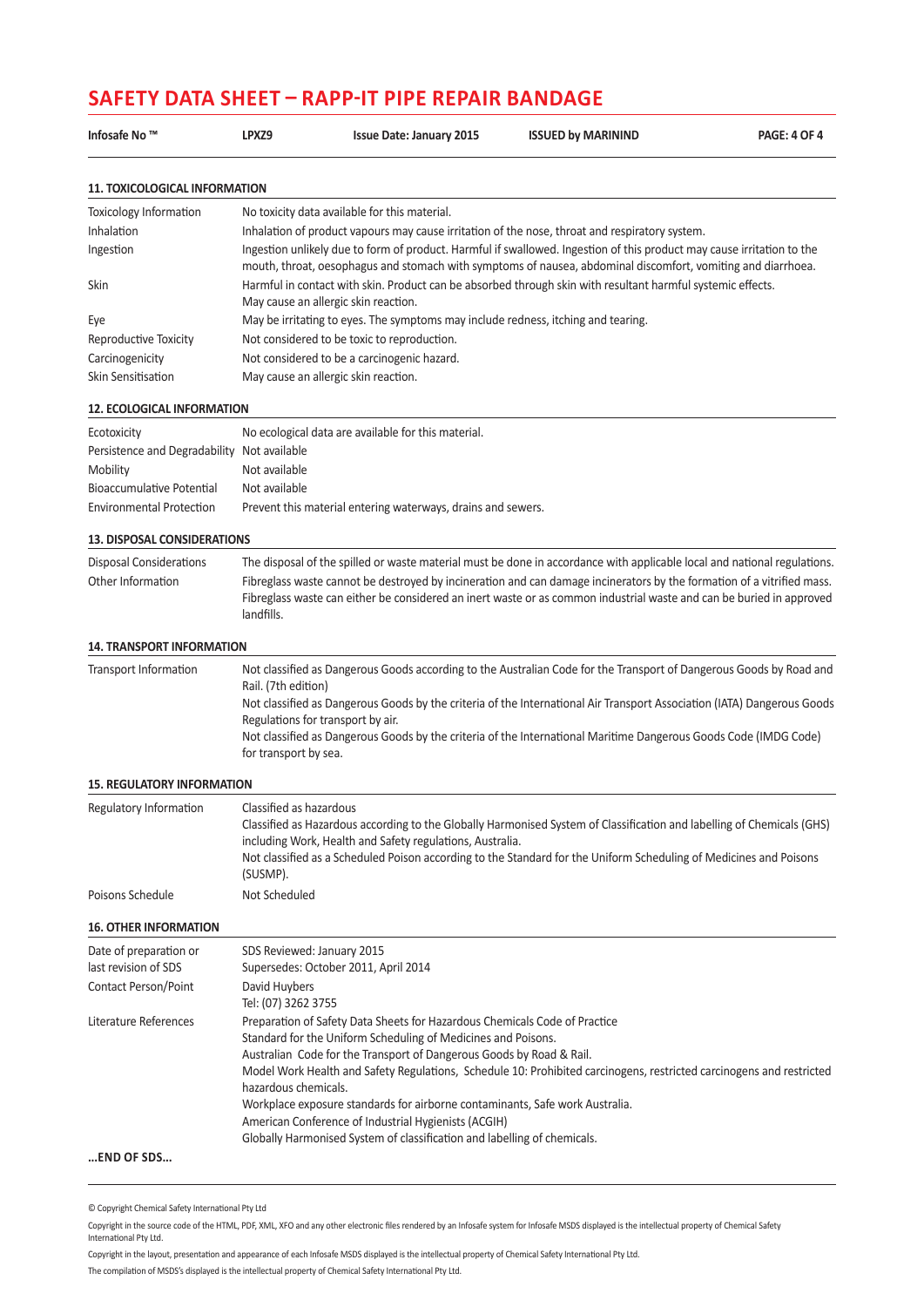| Infosafe No ™                                                                     | LQ5PY                                                                                                                                  | <b>Issue Date: July 2016</b>                                                                                                                                                                                                                                                       |                                        |  | <b>Issued by Marine &amp; Industrial Marketing</b>                                                                                                                                                                                            | <b>PAGE: 1 OF 4</b> |  |  |
|-----------------------------------------------------------------------------------|----------------------------------------------------------------------------------------------------------------------------------------|------------------------------------------------------------------------------------------------------------------------------------------------------------------------------------------------------------------------------------------------------------------------------------|----------------------------------------|--|-----------------------------------------------------------------------------------------------------------------------------------------------------------------------------------------------------------------------------------------------|---------------------|--|--|
| 1. IDENTIFICATION                                                                 |                                                                                                                                        |                                                                                                                                                                                                                                                                                    |                                        |  |                                                                                                                                                                                                                                               |                     |  |  |
| <b>GHS Product Identifier</b>                                                     | RAPP-IT STEEL PUTTY 90MM                                                                                                               |                                                                                                                                                                                                                                                                                    |                                        |  |                                                                                                                                                                                                                                               |                     |  |  |
| <b>Company Name</b>                                                               | MARINE & INDUSTRIAL MARKETING (ABN 32051 014 049)                                                                                      |                                                                                                                                                                                                                                                                                    |                                        |  |                                                                                                                                                                                                                                               |                     |  |  |
| Address                                                                           |                                                                                                                                        | 12/14 Argyle Street, Albion, Queensland 4010                                                                                                                                                                                                                                       |                                        |  |                                                                                                                                                                                                                                               |                     |  |  |
| Telephone/Fax Number                                                              | Tel: (07) 3262 3755                                                                                                                    | Fax: (07) 3262 3255                                                                                                                                                                                                                                                                |                                        |  |                                                                                                                                                                                                                                               |                     |  |  |
| <b>Emergency Phone Number</b>                                                     |                                                                                                                                        | Poisons Centre - 13 11 26 - 24 hours                                                                                                                                                                                                                                               |                                        |  |                                                                                                                                                                                                                                               |                     |  |  |
| Recommended Use of the<br>Chemical and Restrictions on Use Sealants and adhesives |                                                                                                                                        |                                                                                                                                                                                                                                                                                    |                                        |  |                                                                                                                                                                                                                                               |                     |  |  |
| 2. HAZARDS IDENTIFICATION                                                         |                                                                                                                                        |                                                                                                                                                                                                                                                                                    |                                        |  |                                                                                                                                                                                                                                               |                     |  |  |
| GHS classification of the<br>substance/mixture                                    | Rail. (7th edition)<br>Eye Damage/Irritation: Category 2A<br>Sensitization - Skin: Category 1<br>Skin Corrosion/Irritation: Category 2 | including Work, Health and Safety regulations, Australia                                                                                                                                                                                                                           |                                        |  | Classified as Hazardous according to the Globally Harmonised System of Classification and labelling of Chemicals (GHS)<br>Not classified as Dangerous Goods according to the Australian Code for the Transport of Dangerous Goods by Road and |                     |  |  |
| Signal Word (s)                                                                   | <b>WARNING</b>                                                                                                                         |                                                                                                                                                                                                                                                                                    |                                        |  |                                                                                                                                                                                                                                               |                     |  |  |
| Hazard Statement (s)                                                              | H315 Causes skin irritation.<br>H317 May cause an allergic skin reaction.<br>H319 Causes serious eye irritation.                       |                                                                                                                                                                                                                                                                                    |                                        |  |                                                                                                                                                                                                                                               |                     |  |  |
| Pictogram (s)                                                                     | <b>Exclamation mark</b>                                                                                                                |                                                                                                                                                                                                                                                                                    |                                        |  |                                                                                                                                                                                                                                               |                     |  |  |
|                                                                                   |                                                                                                                                        |                                                                                                                                                                                                                                                                                    |                                        |  |                                                                                                                                                                                                                                               |                     |  |  |
| Precautionary statement -<br>Prevention                                           |                                                                                                                                        | P261 Avoid breathing dust/fume/gas/mist/vapours/spray.<br>P264 Wash contaminated skin thoroughly after handling.<br>P272 Contaminated work clothing should not be allowed out of the workplace.<br>P280 Wear protective gloves/protective clothing/eye protection/face protection. |                                        |  |                                                                                                                                                                                                                                               |                     |  |  |
| Precautionary statement -<br>Response                                             | easy to do. Continue rinsing.                                                                                                          | P302+P352 IF ON SKIN: Wash with plenty of soap and water.<br>P332+P313 If skin irritation occurs: Get medical advice/attention.<br>P337+P313 If eye irritation persists: Get medical advice/attention.<br>P362 Take off contaminated clothing and wash before reuse.               |                                        |  | P305+P351+P338 IF IN EYES: Rinse cautiously with water for several minutes. Remove contact lenses, if present and                                                                                                                             |                     |  |  |
| Precautionary statement -<br>Disposal                                             |                                                                                                                                        | P501 Dispose of contents/container to an approved waste disposal plant.                                                                                                                                                                                                            |                                        |  |                                                                                                                                                                                                                                               |                     |  |  |
| 3. COMPOSITION/INFORMATION ON INGREDIENTS                                         |                                                                                                                                        |                                                                                                                                                                                                                                                                                    |                                        |  |                                                                                                                                                                                                                                               |                     |  |  |
| Ingredients                                                                       | Name<br>Talc<br>Bisphenol A, epichlorohydrin polymer<br>Ingredients determined not to be hazardous                                     |                                                                                                                                                                                                                                                                                    | <b>CAS</b><br>14807-96-6<br>25068-38-6 |  | Proportion<br>30-60 %<br>10-<25 %                                                                                                                                                                                                             |                     |  |  |
| <b>4. FIRST AID MEASURES</b>                                                      |                                                                                                                                        |                                                                                                                                                                                                                                                                                    |                                        |  |                                                                                                                                                                                                                                               |                     |  |  |
| Inhalation                                                                        | persist seek medical attention.                                                                                                        |                                                                                                                                                                                                                                                                                    |                                        |  | If inhaled, remove affected person from contaminated area. Keep at rest until recovered. If symptoms develop and/or                                                                                                                           |                     |  |  |
| Ingestion                                                                         |                                                                                                                                        |                                                                                                                                                                                                                                                                                    |                                        |  | Do not induce vomiting. Wash out mouth thoroughly with water. Seek immediate medical attention.                                                                                                                                               |                     |  |  |
| Skin                                                                              |                                                                                                                                        | contaminated clothing before reuse or discard. Seek medical attention.                                                                                                                                                                                                             |                                        |  | Remove all contaminated clothing immediately. Wash affected area thoroughly with soap and water. Wash                                                                                                                                         |                     |  |  |
| Eye contact                                                                       |                                                                                                                                        |                                                                                                                                                                                                                                                                                    |                                        |  | If in eyes, hold eyelids apart and flush the eyes continuously with running water. Remove contact lenses. Continue<br>flushing for several minutes until all contaminants are washed out completely. Seek medical attention.                  |                     |  |  |
| <b>First Aid Facilities</b>                                                       | Eyewash, safety shower and normal washroom facilities.                                                                                 |                                                                                                                                                                                                                                                                                    |                                        |  |                                                                                                                                                                                                                                               |                     |  |  |
| Advice to Doctor                                                                  | Treat symptomatically.                                                                                                                 |                                                                                                                                                                                                                                                                                    |                                        |  |                                                                                                                                                                                                                                               |                     |  |  |
| Other Information                                                                 |                                                                                                                                        |                                                                                                                                                                                                                                                                                    |                                        |  | For advice in an emergency, contact a Poisons Information Centre (Phone: Australia 131 126) or a doctor.                                                                                                                                      |                     |  |  |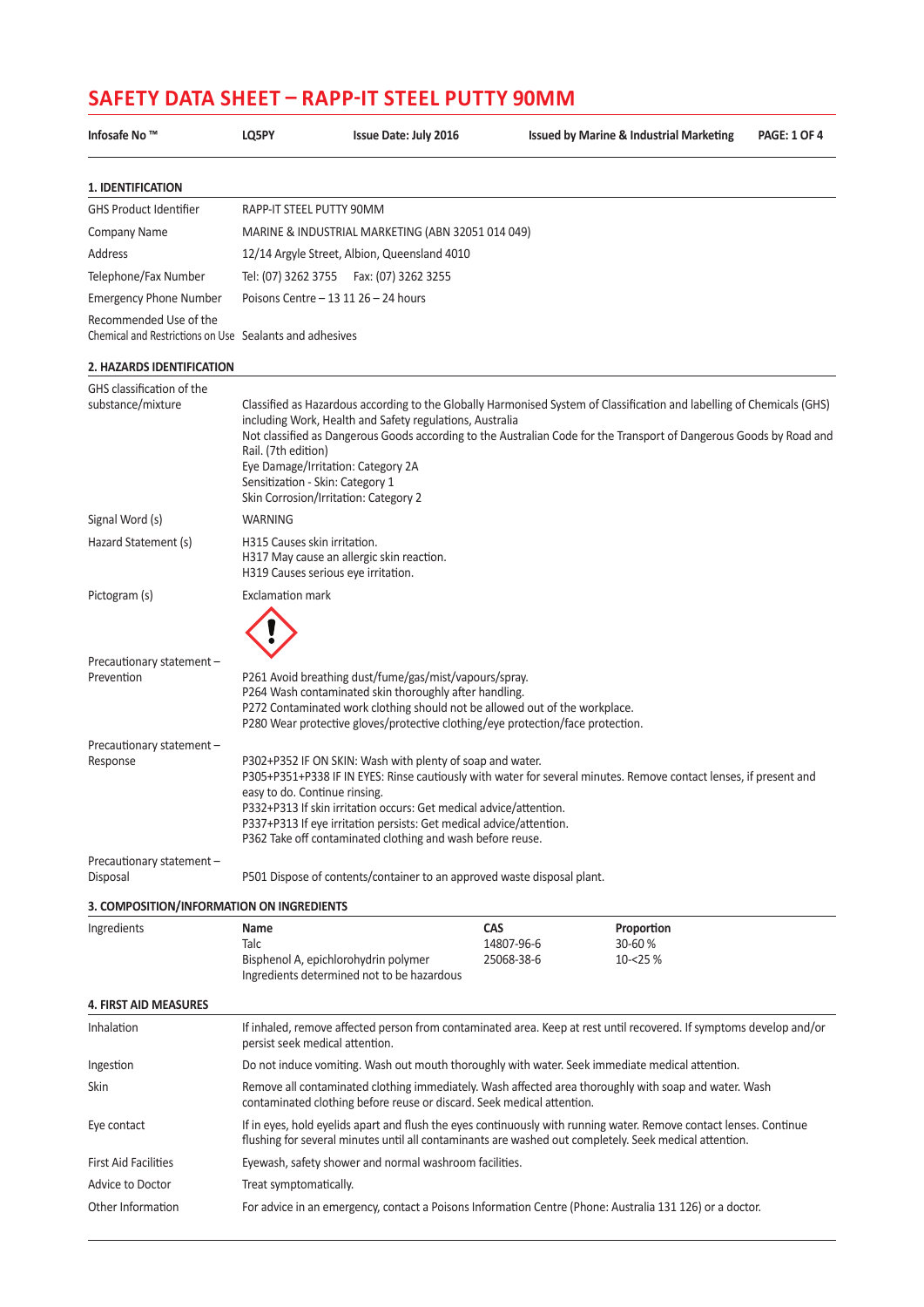| Infosafe No ™                                                  | LQ5PY                                                                                                                                                                                                                                                                                                                                                                                                                                                                                                                                            | Issue Date: July 2016                                                                                                                                                                                                                                                                                                   | <b>Issued by Marine &amp; Industrial Marketing</b>                                                                                                                                                                                                                                                                                                                                                                                                                                                                                                                                                | <b>PAGE: 2 OF 4</b> |  |  |  |  |
|----------------------------------------------------------------|--------------------------------------------------------------------------------------------------------------------------------------------------------------------------------------------------------------------------------------------------------------------------------------------------------------------------------------------------------------------------------------------------------------------------------------------------------------------------------------------------------------------------------------------------|-------------------------------------------------------------------------------------------------------------------------------------------------------------------------------------------------------------------------------------------------------------------------------------------------------------------------|---------------------------------------------------------------------------------------------------------------------------------------------------------------------------------------------------------------------------------------------------------------------------------------------------------------------------------------------------------------------------------------------------------------------------------------------------------------------------------------------------------------------------------------------------------------------------------------------------|---------------------|--|--|--|--|
| <b>5. FIRE FIGHTING MEASURES</b>                               |                                                                                                                                                                                                                                                                                                                                                                                                                                                                                                                                                  |                                                                                                                                                                                                                                                                                                                         |                                                                                                                                                                                                                                                                                                                                                                                                                                                                                                                                                                                                   |                     |  |  |  |  |
| Suitable Extinguishing Media                                   |                                                                                                                                                                                                                                                                                                                                                                                                                                                                                                                                                  | Use appropriate fire extinguisher for surrounding environment.                                                                                                                                                                                                                                                          |                                                                                                                                                                                                                                                                                                                                                                                                                                                                                                                                                                                                   |                     |  |  |  |  |
| Hazards from Combustion<br>Products                            |                                                                                                                                                                                                                                                                                                                                                                                                                                                                                                                                                  | Under fire conditions this product may emit toxic and/or irritating fumes and gases including carbon monoxide,<br>carbon dioxide, halogenated compounds, metal oxides, oxides of sulphur and oxides of nitrogen.                                                                                                        |                                                                                                                                                                                                                                                                                                                                                                                                                                                                                                                                                                                                   |                     |  |  |  |  |
| Specific Hazards arising from<br>the Chemical                  |                                                                                                                                                                                                                                                                                                                                                                                                                                                                                                                                                  | No specific fire or explosion hazard.                                                                                                                                                                                                                                                                                   |                                                                                                                                                                                                                                                                                                                                                                                                                                                                                                                                                                                                   |                     |  |  |  |  |
| Decomposition Temperature                                      | Not available                                                                                                                                                                                                                                                                                                                                                                                                                                                                                                                                    |                                                                                                                                                                                                                                                                                                                         |                                                                                                                                                                                                                                                                                                                                                                                                                                                                                                                                                                                                   |                     |  |  |  |  |
| Precautions in connection<br>with Fire                         | Fire fighters should wear full protective clothing and self-contained breathing apparatus (SCBA) operated in positive<br>pressure mode. Fight fire from safe location.                                                                                                                                                                                                                                                                                                                                                                           |                                                                                                                                                                                                                                                                                                                         |                                                                                                                                                                                                                                                                                                                                                                                                                                                                                                                                                                                                   |                     |  |  |  |  |
| <b>6. ACCIDENTAL RELEASE MEASURES</b>                          |                                                                                                                                                                                                                                                                                                                                                                                                                                                                                                                                                  |                                                                                                                                                                                                                                                                                                                         |                                                                                                                                                                                                                                                                                                                                                                                                                                                                                                                                                                                                   |                     |  |  |  |  |
| <b>Emergency Procedures</b>                                    |                                                                                                                                                                                                                                                                                                                                                                                                                                                                                                                                                  |                                                                                                                                                                                                                                                                                                                         | Increase ventilation. Evacuate all unprotected personnel. Wear sufficient respiratory protection and full protective<br>clothing to prevent exposure. Pick up or scrape up into suitable containers for subsequent recycling or disposal. Wash<br>surfaces well with soap and water. Seal all wastes in labelled containers for subsequent recycling or disposal. Dispose<br>of waste according to the applicable local and national regulations. If contamination of sewers or waterways occurs<br>inform the local water and waste management authorities in accordance with local regulations. |                     |  |  |  |  |
| 7. HANDLING AND STORAGE                                        |                                                                                                                                                                                                                                                                                                                                                                                                                                                                                                                                                  |                                                                                                                                                                                                                                                                                                                         |                                                                                                                                                                                                                                                                                                                                                                                                                                                                                                                                                                                                   |                     |  |  |  |  |
| Precautions for Safe Handling                                  |                                                                                                                                                                                                                                                                                                                                                                                                                                                                                                                                                  | Avoid inhalation of dust, and skin or eye contact. Use only in a well ventilated area. Keep containers sealed when not<br>in use. Prevent the build up of dust in the work atmosphere. Maintain high standards of personal hygiene i.e. Washing<br>hands prior to eating, drinking, smoking or using toilet facilities. |                                                                                                                                                                                                                                                                                                                                                                                                                                                                                                                                                                                                   |                     |  |  |  |  |
| Conditions for Safe Storage<br>including any incompatibilities | Store in a cool, dry, well-ventilated area, out of direct sunlight and moisture. Store in original container and do not<br>reuse container. Keep containers tightly closed. Store away from incompatible materials. Ensure that storage conditions<br>comply with applicable local and national regulations.                                                                                                                                                                                                                                     |                                                                                                                                                                                                                                                                                                                         |                                                                                                                                                                                                                                                                                                                                                                                                                                                                                                                                                                                                   |                     |  |  |  |  |
| <b>Storage Temperatures</b>                                    |                                                                                                                                                                                                                                                                                                                                                                                                                                                                                                                                                  | Storage at temperatures greater than 35°C will have a negative effect on shelf life.                                                                                                                                                                                                                                    |                                                                                                                                                                                                                                                                                                                                                                                                                                                                                                                                                                                                   |                     |  |  |  |  |
| 8. EXPOSURE CONTROLS/PERSONAL PROTECTION                       |                                                                                                                                                                                                                                                                                                                                                                                                                                                                                                                                                  |                                                                                                                                                                                                                                                                                                                         |                                                                                                                                                                                                                                                                                                                                                                                                                                                                                                                                                                                                   |                     |  |  |  |  |
| Occupational exposure<br>limit values                          | ingredients are listed below:<br>TWA: 2.5mg/m <sup>3</sup>                                                                                                                                                                                                                                                                                                                                                                                                                                                                                       | Talc (containing no asbestos fibres)<br>normal eighthour working day, for a five-day week.                                                                                                                                                                                                                              | No exposure standards have been established for this material. However, the available exposure limits for<br>TWA (Time Weighted Average): The average airborne concentration of a particular substance when calculated over a                                                                                                                                                                                                                                                                                                                                                                     |                     |  |  |  |  |
| <b>Biological Limit Values</b>                                 | No biological limits allocated.                                                                                                                                                                                                                                                                                                                                                                                                                                                                                                                  |                                                                                                                                                                                                                                                                                                                         |                                                                                                                                                                                                                                                                                                                                                                                                                                                                                                                                                                                                   |                     |  |  |  |  |
| Appropriate Engineering<br>Controls                            | This substance is hazardous and should be used with a local exhaust ventilation system, drawing dust/vapour away<br>from workers' breathing zone. A flameproof exhaust ventilation system is required. If the engineering controls are not<br>sufficient to maintain concentrations of particulates below the exposure standards, suitable respiratory protection<br>must be worn.                                                                                                                                                               |                                                                                                                                                                                                                                                                                                                         |                                                                                                                                                                                                                                                                                                                                                                                                                                                                                                                                                                                                   |                     |  |  |  |  |
| <b>Respiratory Protection</b>                                  | If engineering controls are not effective in controlling airborne exposure then an approved respirator with a replaceable<br>dust/vapour filter should be used. Refer to relevant regulations for further information concerning respiratory<br>protective requirements. Reference should be made to Australian/New Zealand Standards AS/NZS 1715, Selection, Use<br>and Maintenance of Respiratory Protective Devices; and AS/NZS 1716, Respiratory Protective Devices, in order to make<br>any necessary changes for individual circumstances. |                                                                                                                                                                                                                                                                                                                         |                                                                                                                                                                                                                                                                                                                                                                                                                                                                                                                                                                                                   |                     |  |  |  |  |
| Eye Protection                                                 |                                                                                                                                                                                                                                                                                                                                                                                                                                                                                                                                                  | New Zealand Standard AS/NZS 1337 - Eye Protectors for Industrial Applications.                                                                                                                                                                                                                                          | Safety glasses with full face shield, side shields or chemical goggles should be worn. Final choice of appropriate eye/<br>face protection will vary according to individual circumstances. Eye protection devices should conform with Australian/                                                                                                                                                                                                                                                                                                                                                |                     |  |  |  |  |
| <b>Hand Protection</b>                                         | Wear gloves of impervious material. Final choice of appropriate gloves will vary according to individual circumstances<br>i.e. methods of handling or according to risk assessments undertaken. Reference should be made to AS/NZS 2161.1:<br>Occupational protective gloves - Selection, use and maintenance.                                                                                                                                                                                                                                   |                                                                                                                                                                                                                                                                                                                         |                                                                                                                                                                                                                                                                                                                                                                                                                                                                                                                                                                                                   |                     |  |  |  |  |
| <b>Body Protection</b>                                         |                                                                                                                                                                                                                                                                                                                                                                                                                                                                                                                                                  | apron is recommended where large quantities are handled.                                                                                                                                                                                                                                                                | Suitable protective work wear, e.g. cotton overalls buttoned at neck and wrist is recommended. Chemical resistant                                                                                                                                                                                                                                                                                                                                                                                                                                                                                 |                     |  |  |  |  |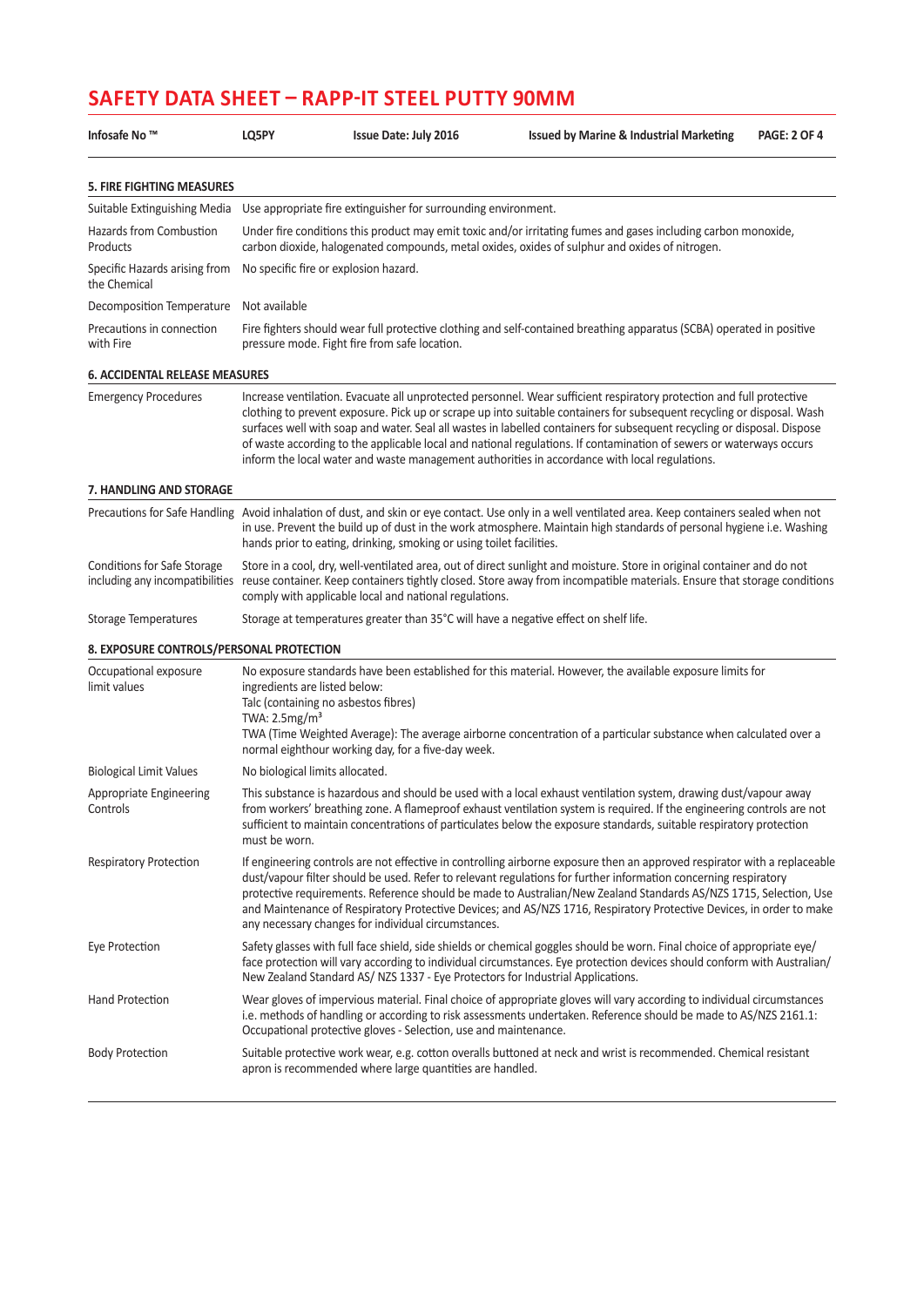**Infosafe No ™ LQ5PY Issue Date: July 2016 Issued by Marine & Industrial Marketing PAGE: 3 OF 4**

| 9. PHYSICAL AND CHEMICAL PROPERTIES    |                                                                         |                           |                                       |  |  |
|----------------------------------------|-------------------------------------------------------------------------|---------------------------|---------------------------------------|--|--|
| <b>Properties</b>                      | Description                                                             | Properties                | <b>Description</b>                    |  |  |
| Form                                   | Solid                                                                   | Appearance                | Solid                                 |  |  |
| Colour                                 | Gray. Black. [Dark)                                                     | Odour                     | Sulfurous. Pungent. [Strong]          |  |  |
| Decomposition Temperature              | Not available                                                           | <b>Melting Point</b>      | Not available                         |  |  |
| <b>Boiling Point</b>                   | Not applicable                                                          | Solubility in Water       | Insoluble in cold water and hot water |  |  |
| Solubility in Organic Solvents         | Partially soluble in methanol, diethyl ether,<br>n-octanol and acetone. | Specific Gravity          | 2.5                                   |  |  |
| pH                                     | Not applicable                                                          | Vapour Pressure           | Not applicable                        |  |  |
| Vapour Density (Air=1)                 | Not available                                                           | <b>Evaporation Rate</b>   | Not available                         |  |  |
| Odour Threshold                        | Not available                                                           | Viscosity                 | Not applicable                        |  |  |
| Partition Coefficient: n-octanol/water | Not available                                                           | <b>Flash Point</b>        | Not applicable                        |  |  |
| Flammability                           | Product does not sustain combustion                                     | Auto-Ignition Temperature | Not available                         |  |  |
| <b>Explosion Limit - Upper</b>         | Not applicable                                                          | Explosion Limit - Lower   | Not applicable                        |  |  |

#### **10. STABILITY AND REACTIVITY**

| Reactivity                            | Not available                                                                                                                                                                                                           |
|---------------------------------------|-------------------------------------------------------------------------------------------------------------------------------------------------------------------------------------------------------------------------|
| <b>Chemical Stability</b>             | Stable under normal conditions of storage and handling.                                                                                                                                                                 |
| Conditions to Avoid                   | Extremes of temperature, direct sunlight.                                                                                                                                                                               |
| Incompatible materials                | Not available                                                                                                                                                                                                           |
| Hazardous Decomposition<br>Products   | Under fire conditions this product may emit toxic and/or irritating fumes, smoke and gases including carbon monoxide,<br>carbon dioxide, halogenated compounds, metal oxides, oxides of sulphur and oxides of nitrogen. |
| Possibility of hazardous<br>reactions | Not available                                                                                                                                                                                                           |

### **11. TOXICOLOGICAL INFORMATION**

| <b>Toxicology Information</b> | No toxicology data available for this product.                                                                                                                                                                                                                                                                                                                                                                                                                               |
|-------------------------------|------------------------------------------------------------------------------------------------------------------------------------------------------------------------------------------------------------------------------------------------------------------------------------------------------------------------------------------------------------------------------------------------------------------------------------------------------------------------------|
| Ingestion                     | Ingestion of this product may irritate the gastric tract causing nausea and vomiting.                                                                                                                                                                                                                                                                                                                                                                                        |
| Inhalation                    | Inhalation of dusts may irritate the respiratory system.                                                                                                                                                                                                                                                                                                                                                                                                                     |
| <b>Skin</b>                   | Causes skin irritation. Skin contact will cause redness, itching and swelling. Repeated exposure may cause skin dryness<br>and cracking and may lead to dermatitis. May cause an allergic skin reaction.                                                                                                                                                                                                                                                                     |
|                               | Talc, not containing asbestiform fibres<br>Mild irritant (Human, 72h): 300 micrograms, Intermittent                                                                                                                                                                                                                                                                                                                                                                          |
|                               | Bisphenol-A-(epichlorhydrin), polymer<br>Moderate irritant (Rabbit, 24 h): 500 microliters<br>Severe irritant (Rabbit, 24 h): 2 milligrams                                                                                                                                                                                                                                                                                                                                   |
| Eye                           | Causes serious eye irritation. On eye contact this product will cause tearing, stinging, blurred vision, and redness.<br>Bisphenol-A-(epichlorhydrin), polymer<br>Mild irritant (Rabbit): 100 milligrams                                                                                                                                                                                                                                                                     |
| Respiratory sensitisation     | Not expected to be a respiratory sensitiser.                                                                                                                                                                                                                                                                                                                                                                                                                                 |
| Skin Sensitisation            | May cause an allergic skin reaction.<br>Once sensitized, a severe allergic reaction may occur when subsequently exposed to very low levels.                                                                                                                                                                                                                                                                                                                                  |
| Germ cell mutagenicity        | Not considered to be a mutagenic hazard.                                                                                                                                                                                                                                                                                                                                                                                                                                     |
| Carcinogenicity               | Not considered to be a carcinogenic hazard.<br>Talc (not containing asbestos fibres) is listed as a Group 3: Not classifiable as to carcinogenicity to humans according to<br>International Agency for Research on Cancer (IARC). This product contains talc in a polymer matrix. Sanding the cured<br>product may release particles containing talc with the polymer and other components of the matrix into the air. The<br>talc contains less than 1% crystalline silica. |
| Reproductive Toxicity         | Not considered to be toxic to reproduction.                                                                                                                                                                                                                                                                                                                                                                                                                                  |
| STOT-single exposure          | Not expected to cause toxicity to a specific target organ.                                                                                                                                                                                                                                                                                                                                                                                                                   |
| STOT-repeated exposure        | Not expected to cause toxicity to a specific target organ.                                                                                                                                                                                                                                                                                                                                                                                                                   |
| <b>Aspiration Hazard</b>      | Not considered to be an aspiration hazard.                                                                                                                                                                                                                                                                                                                                                                                                                                   |
|                               |                                                                                                                                                                                                                                                                                                                                                                                                                                                                              |